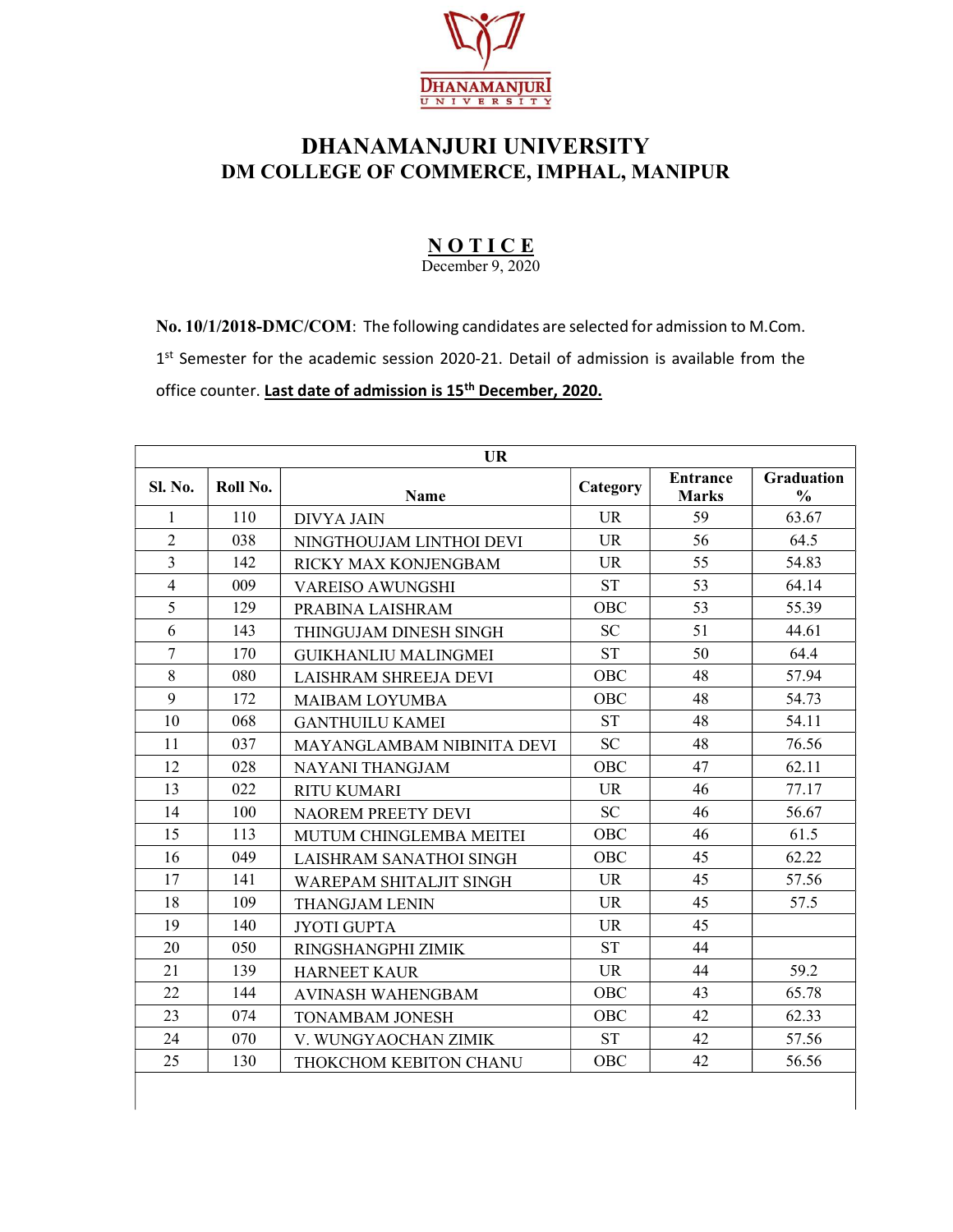|                |     | <b>OBC</b>                              |            |    |       |
|----------------|-----|-----------------------------------------|------------|----|-------|
| 1              | 104 | VISHAL KUMAR SAHU                       | <b>OBC</b> | 42 | 50.94 |
| $\overline{2}$ | 067 | <b>WAIROKPAM JEMSON</b>                 | <b>OBC</b> | 41 | 47.06 |
| 3              | 163 | LAISHRAM BIJESH SINGH                   | <b>OBC</b> | 40 | 56.61 |
| $\overline{4}$ | 063 | PUYAM SHILSHILA DEVI                    | <b>OBC</b> | 40 | 55.33 |
| 5              | 123 | AKOIJAM CHINGKHEINGANBI<br>CHANU        | <b>OBC</b> | 40 | 47.5  |
| 6              | 087 | CHINGAKHAM SHANTIRANI DEVI              | <b>OBC</b> | 38 | 54.61 |
| $\overline{7}$ | 008 | LAITONJAM TOMTHINNGANBA<br><b>SINGH</b> | <b>OBC</b> | 36 | 58.56 |
| 8              | 168 | LINTHOINGANBI MOIRANGTHEM               | <b>OBC</b> | 36 | 54.44 |
| 9              | 173 | MOIRANGTHEM BEBIKA DEVI                 | OBC        | 35 | 65.56 |
|                |     | <b>SC</b>                               |            |    |       |
| 1              | 048 | <b>KHAIDEM BALESHWOR SINGH</b>          | <b>SC</b>  | 40 | 67    |
|                |     | <b>ST</b>                               |            |    |       |
| 1              | 001 | ANN NENGNEIHOI HAOKIP                   | <b>ST</b>  | 40 | 62.22 |
| $\overline{2}$ | 014 | LV ELIZABETH LAMKHANG                   | <b>ST</b>  | 40 | 50.94 |
| $\overline{3}$ | 095 | ROBAS KABUIL GANGMEI                    | <b>ST</b>  | 39 | 61.50 |
| $\overline{4}$ | 128 | PH. CHONGNEIKIM SINGSON                 | <b>ST</b>  | 39 | 59.78 |
| 5              | 069 | LINGLUXMI VAIPHEI                       | <b>ST</b>  | 38 | 54.89 |
| 6              | 121 | <b>JONATHAN HAOKIP</b>                  | <b>ST</b>  | 36 | 51.28 |
| $\overline{7}$ | 118 | <b>SOROR K. THEMSAH</b>                 | <b>ST</b>  | 35 | 57.67 |
| 8              | 088 | THD HUDSON CHIRU                        | <b>ST</b>  | 35 | 54.83 |
| 9              | 097 | <b>DIMCHUILIU GANGMEI</b>               | <b>ST</b>  | 34 | 73.28 |
| 10             | 058 | <b>MANSAKLA TUITHUNG</b>                | <b>ST</b>  | 34 | 56.39 |
| 11             | 060 | <b>ABNER KEISHING</b>                   | <b>ST</b>  | 34 | 55.67 |
| 12             | 065 | <b>NATHAN GOLMEIH</b>                   | <b>ST</b>  | 33 | 62.72 |
| 13             | 062 | AB MARIABUILIU                          | <b>ST</b>  | 32 | 76.17 |
| 14             | 175 | NKHAKHAIBOU                             | <b>ST</b>  | 32 | 59    |
| 15             | 066 | WUNGNAOSO CHITHUNG                      | <b>ST</b>  | 32 | 54.06 |

rle

(Dr. A. Nabachandra Singh) Principal D.M. College of Commerce, Imphal.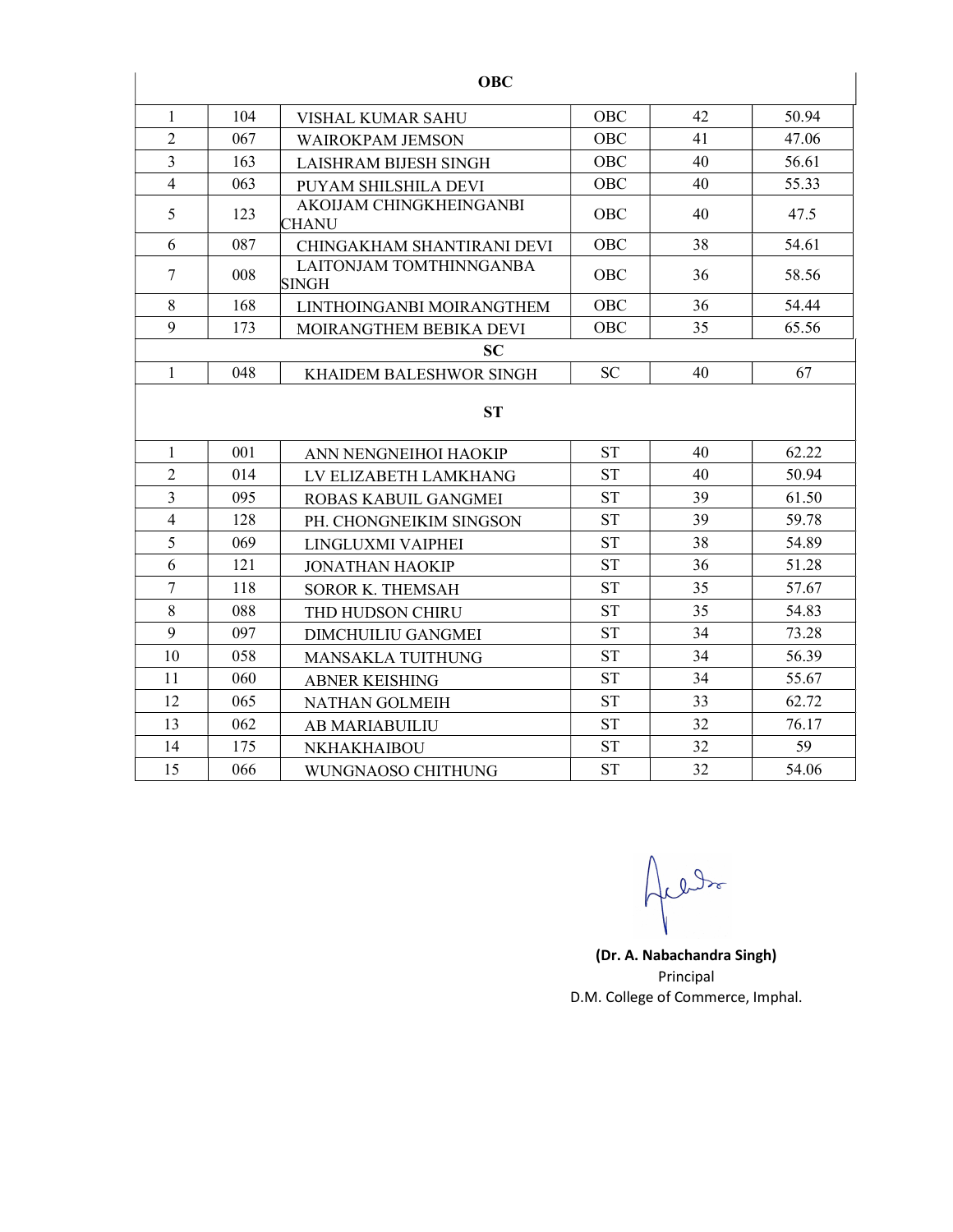## Waiting List

| SI.No.         | Roll |                               | Category   | <b>Entrance</b> | Graduation |
|----------------|------|-------------------------------|------------|-----------------|------------|
|                | No.  | <b>Name</b>                   |            | <b>Marks</b>    | %          |
| $\mathbf{1}$   | 016  | <b>NISHA KAR</b>              | <b>UR</b>  | 41              | 49.67      |
| $\overline{2}$ | 034  | KHWAIRAKPAM ALPANA DEVI       | SC         | 40              | 53.22      |
| 3              | 135  | SAMIKSHA DHAKAL               | <b>UR</b>  | 40              | 52.78      |
| 4              | 159  | TAMANNA JAIN                  | <b>UR</b>  | 37              | 66.83      |
| 5              | 125  | AKOIJAM BIKASH MEITEI         | UR         | 37              | 60.08      |
| 6              | 171  | NINGOMBAM ADITYA MEITEI       | UR.        | 37              | 54.22      |
| $\overline{7}$ | 007  | TULLESHORI ELANGBAM           | OBC        | 35              | 57.11      |
| 8              | 084  | MILLINA ASHEM                 | OBC        | 35              | 56.56      |
| 9              | 024  | MONOHARMAYUM ESTHER SHARMA    | OBC        | 35              | 55.33      |
| 10             | 006  | KHUNDONGBAM GRACY CHANU       | OBC        | 35              | 54.06      |
| 11             | 020  | ANGOM AMARJIT SINGH           | <b>SC</b>  | 35              | 53.28      |
| 12             | 103  | SUBHAM KUMAR JAISWAL          | UR         | 35              | 49.61      |
| 13             | 099  | MAIMOM BANDANA DEVI           | OBC        | 34              | 59.72      |
| 14             | 114  | CHANDA DEVI KAFLE             | <b>OBC</b> | 34              | 55.11      |
| 15             | 078  | SAGOLSHEM MELODY CHANU        | OBC        | 34              | 48.83      |
| 16             | 160  | <b>ANISH PRASAD</b>           | OBC        | 34              | 46.83      |
| 17             | 061  | <b>NARESH LAISHRAM</b>        | UR.        | 33              | 56.06      |
| 18             | 083  | CHAKPRAM DEBYALAXMI DEVI      | <b>OBC</b> | 33              | 54.22      |
| 19             | 131  | ATHOKPAM LINTHOINGAMBI LUWANG | OBC        | 33              | 52.39      |
| 20             | 101  | ANGOM LOYANGAMBA SINGH        | UR         | 33              | 50.94      |
| 21             | 042  | <b>BIPIN LONGJAM</b>          | <b>OBC</b> | 33              | 45.67      |
| 22             | 176  | NAOREM PRIYORANJAN SINGH      | OBC        | 32              | 59.5       |
| 23             | 035  | PHURITSHABAM ANJANA DEVI      | SC         | 32              | 57.22      |
| 24             | 072  | LEIYAPAM ASAIWO               | <b>ST</b>  | 32              | 53.72      |
| 25             | 057  | LEIYACHON JAJO                | <b>ST</b>  | 32              | 53.39      |
| 26             | 013  | <b>ROHIT SHRESTHA</b>         | UR         | 31              | 60.06      |
| 27             | 045  | <b>NAOKIM NEIHSLEL</b>        | <b>ST</b>  | 31              | 50.06      |
| 28             | 148  | THOKCHOM ELIZABETH DEVI       | UR.        | 31              | 49.67      |
| 29             | 081  | <b>THOMAS MOIRANGTHEM</b>     | UR.        | 31              | 47.83      |
| 30             | 166  | KHWAIRAKPAM SURJAKUMAR SINGH  | SC         | 31              |            |
| 31             | 051  | <b>RASHIWON YR</b>            | <b>ST</b>  | 31              |            |
| 32             | 012  | SHYAM KUMAR LIMBU             | UR.        | 31              |            |
| 33             | 052  | YUMNAM SYLVIA                 | UR         | 30              | 64.28      |
| 34             | 053  | SAPHINLUNG KAMEI              | <b>ST</b>  | 30              | 57.24      |
| 35             | 161  | <b>SUMIT KUMAR</b>            | OBC        | 30              | 56         |
| 36             | 036  | THIYAM SOPHIYA                | OBC        | 30              | 54.17      |
| 37             | 071  | <b>KSM RAMNGANING</b>         | <b>ST</b>  | 30              | 52.94      |
| 38             | 174  | NONGMAITHEM REBITA            | OBC        | 30              | 52.22      |
| 39             | 115  | SAGAR PRASAD SAHU             | OBC        | 30              | 52         |
| 40             | 105  | NONGTHOMBAM NETAJINI          | UR.        | 30              | 43.39      |
| 41             | 047  | CHESAM SHAHEED HUSSAIN        | OBC        | 30              |            |
| 42             | 041  | NK POU RAMWANGLIU             | <b>ST</b>  | 29              | 63.17      |
| 43             | 027  | SENJAM GOMTI DEVI             | UR         | 29              | 61.11      |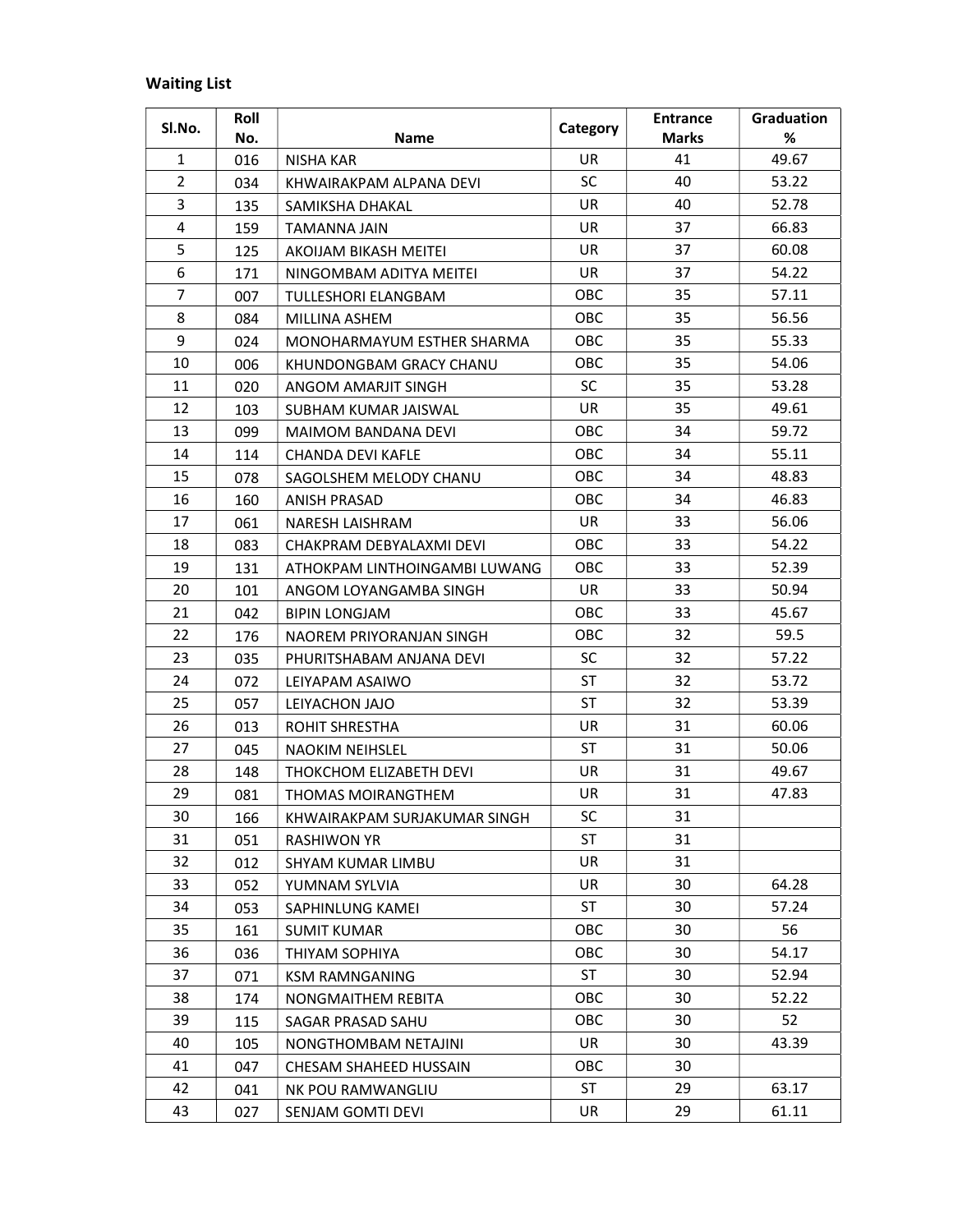| 44 | 003 | SANATHOI TONGBRAM             | OBC        | 29 | 58.78 |
|----|-----|-------------------------------|------------|----|-------|
| 45 | 127 | NAOREM JALINA DEVI            | SC         | 29 | 58.50 |
| 46 | 150 | SHOROKHAIBAM BINEETA DEVI     | OBC        | 29 | 58.44 |
| 47 | 043 | SHIMREISA SHIMPHRUI           | <b>ST</b>  | 29 | 51.5  |
| 48 | 156 | NAOREM JOHN SINGH             | SC         | 29 | 50.17 |
| 49 | 119 | HIJAM NIRMALA DEVI            | OBC        | 29 | 48.22 |
| 50 | 076 | <b>BIRJIT PUNGSUMBAM</b>      | OBC        | 29 | 47.83 |
| 51 | 031 | <b>DEBIKA DEB</b>             | <b>UR</b>  | 28 | 61.44 |
| 52 | 004 | LAISHRAM SHALEJA DEVI         | OBC        | 28 | 54.28 |
| 53 | 025 | MOHAMMAD AZIZ KHAN            | OBC        | 28 | 51.11 |
| 54 | 075 | <b>BONGNAINGAM HONGSHA</b>    | <b>ST</b>  | 28 | 50.06 |
| 55 | 029 | VANDANA WANGKHEIRAKPAM        | OBC        | 28 | 48.72 |
| 56 | 158 | NETA LOITONGBAM               | OBC        | 28 |       |
| 57 | 106 | LEIRORMI HUNGYO               | <b>ST</b>  | 28 |       |
| 58 | 056 | KHULAR RENGHONG               | <b>ST</b>  | 27 | 59.50 |
| 59 | 090 | NONGMAITHEM ANJALI DEVI       | <b>UR</b>  | 27 | 57.17 |
| 60 | 162 | PEBAM RONEN MEITEI            | OBC        | 27 | 52.56 |
| 61 | 064 | <b>GAILIANG KAMEI</b>         | <b>ST</b>  | 27 | 52.17 |
| 62 | 116 | SHAGOLSHEM KABITA CHANU       | OBC        | 27 | 48.78 |
| 63 | 102 | RAJKUMAR JOHNSON SINGH        | OBC        | 27 | 48.17 |
| 64 | 124 | LINTHOI YUMNAM                | <b>OBC</b> | 27 | 45.17 |
| 65 | 026 | CHONGTHAM PUSHPA DEVI         | OBC        | 27 |       |
| 66 | 033 | <b>GANTHUINGAM RONGMEI</b>    | <b>ST</b>  | 26 | 59.89 |
| 67 | 133 | KHUMANTHEM HIYAIKHOMBA MEITEI | OBC        | 26 | 54.17 |
| 68 | 122 | TAJON WANGLIU NEWMAI          | <b>ST</b>  | 26 | 53.44 |
| 69 | 112 | THONGRAM GOURADASH            | OBC        | 26 | 53.11 |
| 70 | 030 | <b>DIVYA KUMARI</b>           | OBC        | 25 | 62    |
| 71 | 086 | SAPAM JANESHWOR SINGH         | <b>OBC</b> | 25 | 45    |
| 72 | 077 | OKRAM BINODKUMAR MEITEI       | OBC        | 25 |       |
| 73 | 147 | YUMNAM MELODY DEVI            | OBC        | 24 | 52.56 |
| 74 | 154 | THOKCHOM MAYA DEVI            | OBC        | 23 | 57.61 |
| 75 | 149 | THOUNAOJAM DAYALUXMI DEVI     | <b>OBC</b> | 23 | 55.67 |
| 76 | 111 | THD. CHRISTOPHER CHIRU        | <b>ST</b>  | 23 | 55.06 |
| 77 | 073 | ANDY KHUMANTHEM               | OBC        | 23 | 53.83 |
| 78 | 145 | HAMOM BIDYANANDA SINGH        | <b>OBC</b> | 23 | 52.56 |
| 79 | 134 | SARUBAM YAIPHABA SINGH        | UR         | 23 |       |
| 80 | 132 | OINAM KEKETHOIBA MEITEI       | UR.        | 22 | 54.61 |
| 81 | 120 | NENGNEITHEM TOUTHANG          | <b>ST</b>  | 21 | 49.89 |
| 82 | 164 | <b>INAOBA SHAGOLSHEM</b>      | UR         | 20 | 59.67 |
| 83 | 015 | DULIN DEZZY KOM               | <b>ST</b>  | 19 | 55.17 |
| 84 | 157 | <b>DICKY LOITONGBAM</b>       | OBC        | 18 | 52    |
| 85 | 146 | LAISHRAM DARENDRAJEET SINGH   | <b>OBC</b> | 16 | 53.61 |
| 86 | 126 | THOUDAM ROSHNI DEVI           | OBC        | 4  | 54.17 |